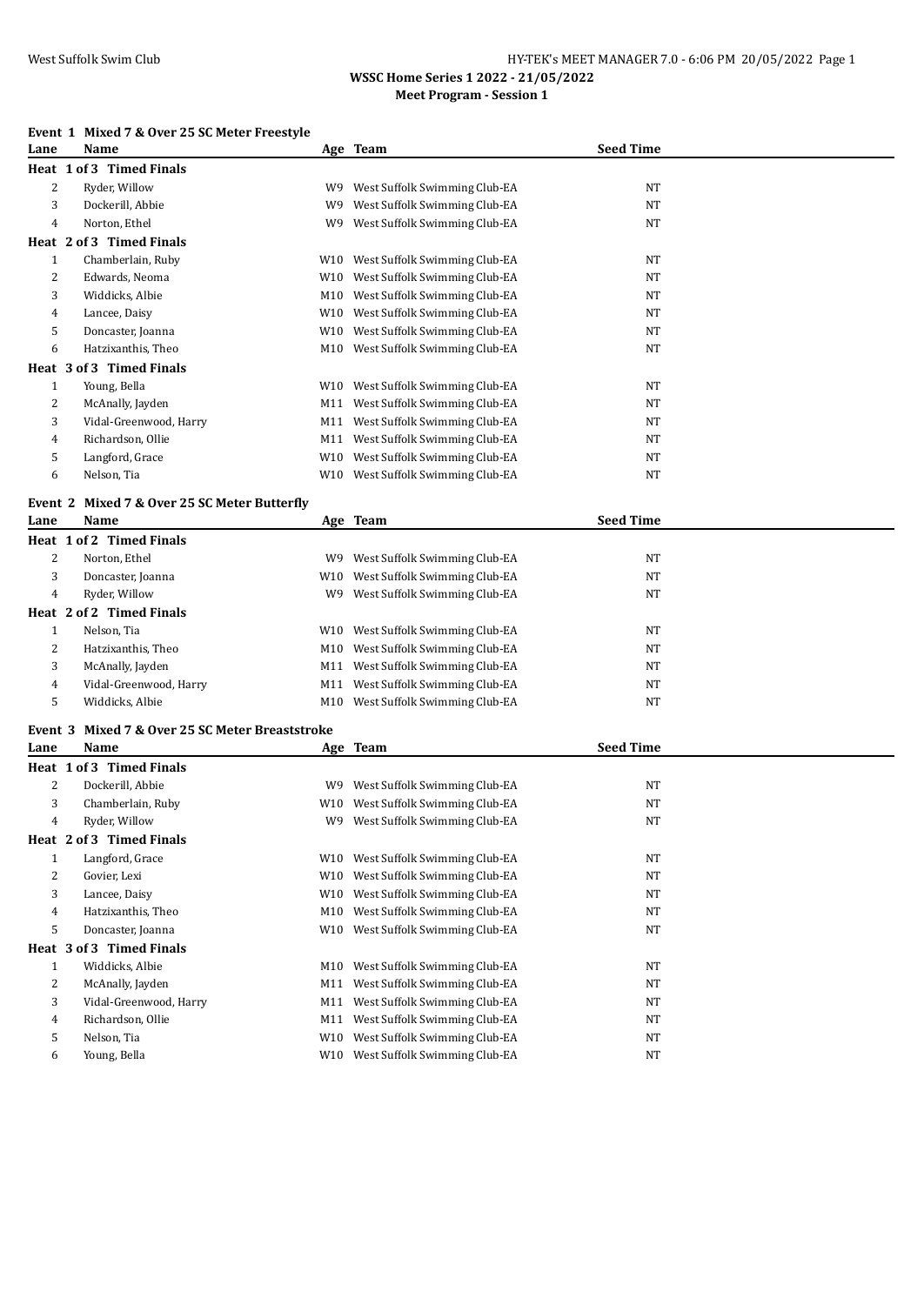## West Suffolk Swim Club **HY-TEK's MEET MANAGER 7.0 - 6:06 PM 20/05/2022** Page 2

**WSSC Home Series 1 2022 - 21/05/2022 Meet Program - Session 1**

#### **Event 4 Mixed 7 & Over 25 SC Meter Backstroke**

| Lane         | Name                                 |     | Age Team                          | <b>Seed Time</b> |
|--------------|--------------------------------------|-----|-----------------------------------|------------------|
| Heat 1       | of 3 Timed Finals                    |     |                                   |                  |
| 2            | Chamberlain, Rosie                   | W8  | West Suffolk Swimming Club-EA     | NT               |
| 3            | Dockerill, Abbie                     | W9  | West Suffolk Swimming Club-EA     | NT               |
| 4            | Ryder, Willow                        | W9  | West Suffolk Swimming Club-EA     | NT               |
|              | Heat 2 of 3 Timed Finals             |     |                                   |                  |
| 2            | Doncaster, Joanna                    |     | W10 West Suffolk Swimming Club-EA | NT               |
| 3            | Widdicks, Albie                      |     | M10 West Suffolk Swimming Club-EA | NT               |
| 4            | Nelson, Tia                          |     | W10 West Suffolk Swimming Club-EA | NT               |
| 5            | Lancee, Daisy                        |     | W10 West Suffolk Swimming Club-EA | NT               |
|              | Heat 3 of 3 Timed Finals             |     |                                   |                  |
| $\mathbf{1}$ | Chamberlain, Ruby                    |     | W10 West Suffolk Swimming Club-EA | NT               |
| 2            | Richardson, Ollie                    | M11 | West Suffolk Swimming Club-EA     | NT               |
| 3            | McAnally, Jayden                     |     | M11 West Suffolk Swimming Club-EA | NT               |
| 4            | Vidal-Greenwood, Harry               |     | M11 West Suffolk Swimming Club-EA | NT               |
| 5            | Young, Bella                         |     | W10 West Suffolk Swimming Club-EA | NT               |
| 6            | Edwards, Neoma                       |     | W10 West Suffolk Swimming Club-EA | NT               |
|              |                                      |     |                                   |                  |
| Event 5      | Mixed 7 & Over 50 SC Meter Butterfly |     |                                   |                  |
| Lane         | Name                                 |     | Age Team                          | <b>Seed Time</b> |
|              | Heat 1 of 9 Timed Finals             |     |                                   |                  |
| 2            | Edwards, Neoma                       |     | W10 West Suffolk Swimming Club-EA | NT               |
| 3            | Perry, Rosie                         |     | W11 West Suffolk Swimming Club-EA | NT               |
| 4            | Everett, James J                     |     | M11 West Suffolk Swimming Club-EA | NT               |
|              | Heat 2 of 9 Timed Finals             |     |                                   |                  |
| $\mathbf{1}$ | Vidal-Greenwood, Harry               |     | M11 West Suffolk Swimming Club-EA | NT               |
| 2            | Nassanga-Lukoda, Kirabo              |     | W11 West Suffolk Swimming Club-EA | $\rm{NT}$        |
| 3            | Basham, Faye I                       |     | W12 West Suffolk Swimming Club-EA | NT               |
| 4            | Fairhurst, Sophia                    |     | W11 West Suffolk Swimming Club-EA | NT               |
| 5            | Reed, Freya                          |     | W11 West Suffolk Swimming Club-EA | NT               |
|              | Heat 3 of 9 Timed Finals             |     |                                   |                  |
| $\mathbf{1}$ | Ellis, Minnie                        |     | W12 West Suffolk Swimming Club-EA | <b>NT</b>        |
| 2            | Fairhurst, Phoebe                    |     | W12 West Suffolk Swimming Club-EA | 1:03.30          |
| 3            | Lupsa, David                         |     | M12 West Suffolk Swimming Club-EA | 55.94            |
| 4            | Watson, Theo B                       |     | M12 West Suffolk Swimming Club-EA | 56.31            |
| 5            | Grant, Olivia                        |     | W14 West Suffolk Swimming Club-EA | NT               |
| 6            | Nakate-Lukoda, Neema                 |     | W12 West Suffolk Swimming Club-EA | NT               |
|              | Heat 4 of 9 Timed Finals             |     |                                   |                  |
| $\mathbf{1}$ | Stewart, Erin                        |     | W11 West Suffolk Swimming Club-EA | 52.84            |
| 2            | Duffin, Isabella M                   |     | W12 West Suffolk Swimming Club-EA | 45.97            |
| 3            | Page, Harry R                        | M13 | West Suffolk Swimming Club-EA     | 43.69            |
| 4            | Marshall, Lewis J                    |     | M14 West Suffolk Swimming Club-EA | 44.47            |
| 5            | Moore, Poppy                         | W11 | West Suffolk Swimming Club-EA     | 47.56            |
| 6            | Gilbert, Hannah L                    | W13 | West Suffolk Swimming Club-EA     | 55.91            |
|              | Heat 5 of 9 Timed Finals             |     |                                   |                  |
| $\mathbf{1}$ | Roe, Emelia                          | W12 | West Suffolk Swimming Club-EA     | 42.00            |
| 2            | Young, Tommy                         | M13 | West Suffolk Swimming Club-EA     | 41.51            |
| 3            | McKenny, Aidan                       | M15 | West Suffolk Swimming Club-EA     | 40.90            |
| 4            | Howden, Elizabeth                    | W13 | West Suffolk Swimming Club-EA     | 41.31            |
| 5            | Manton, Eloise                       |     | W15 West Suffolk Swimming Club-EA | 41.60            |
| 6            | Clement, India                       |     | W10 West Suffolk Swimming Club-EA | 42.82            |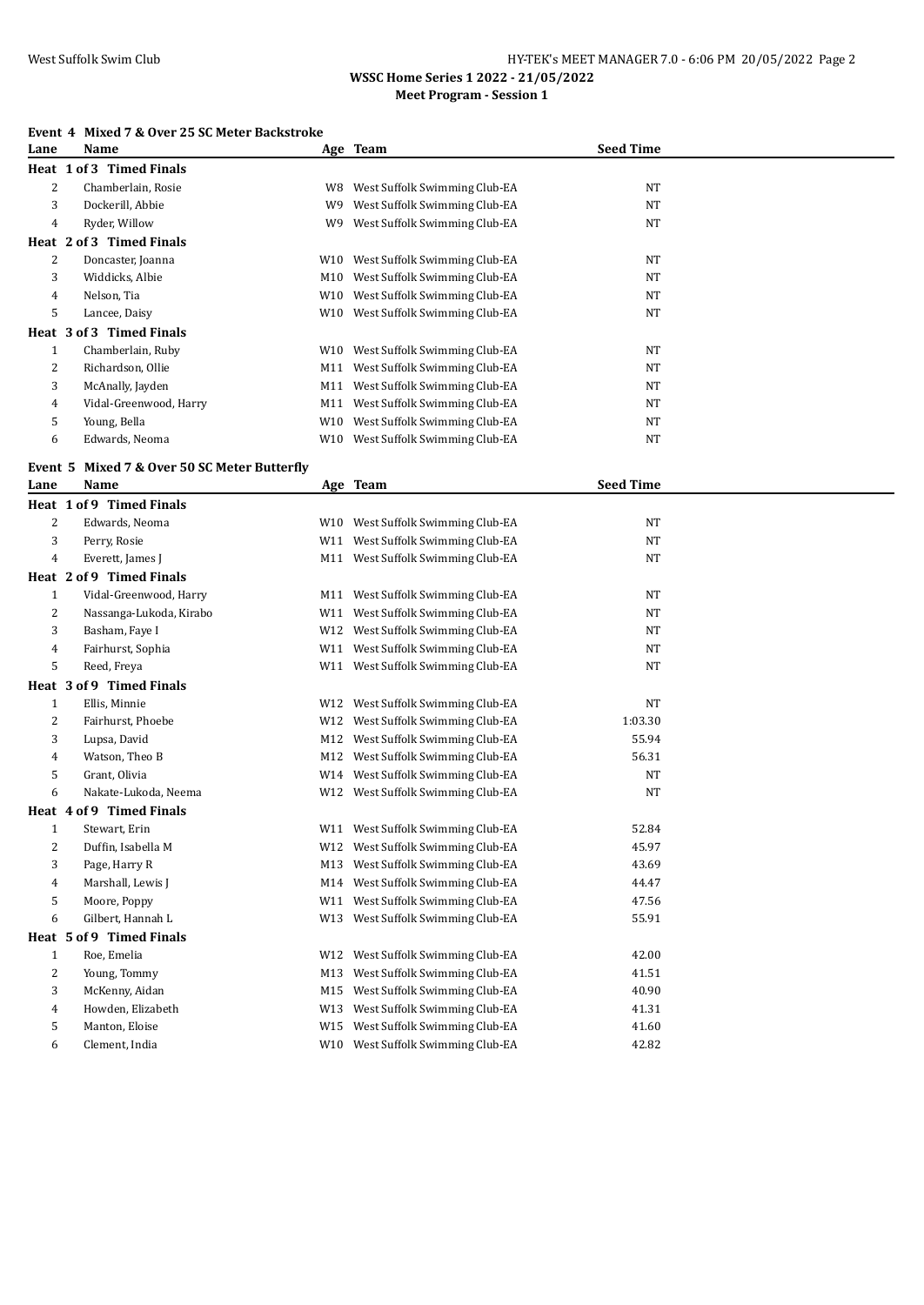#### **Heat 6 Timed Finals... (Event 5 Mixed 7 & Over 50 SC Meter Butterfly)**

|                | $\frac{1}{2}$ real of the contraction of the contract $\frac{1}{2}$ of $\frac{1}{2}$ of $\frac{1}{2}$ of $\frac{1}{2}$ of $\frac{1}{2}$ of $\frac{1}{2}$ of $\frac{1}{2}$ of $\frac{1}{2}$ of $\frac{1}{2}$ of $\frac{1}{2}$ of $\frac{1}{2}$ of $\frac{1}{2}$ of $\frac{1}{2}$ of $\$ |     |                                   |       |
|----------------|----------------------------------------------------------------------------------------------------------------------------------------------------------------------------------------------------------------------------------------------------------------------------------------|-----|-----------------------------------|-------|
| $\mathbf{1}$   | Pietzka, Rosie                                                                                                                                                                                                                                                                         |     | W14 West Suffolk Swimming Club-EA | 39.33 |
| 2              | Watson, Freya M                                                                                                                                                                                                                                                                        |     | W15 West Suffolk Swimming Club-EA | 38.63 |
| 3              | Stewart, Ella                                                                                                                                                                                                                                                                          |     | W13 West Suffolk Swimming Club-EA | 37.30 |
| $\overline{4}$ | Gilbrook, Katy                                                                                                                                                                                                                                                                         |     | W15 West Suffolk Swimming Club-EA | 37.48 |
| 5              | Broad, Zach                                                                                                                                                                                                                                                                            |     | M13 West Suffolk Swimming Club-EA | 39.14 |
| 6              | Wagstaff, Charlie T                                                                                                                                                                                                                                                                    |     | M14 West Suffolk Swimming Club-EA | 40.09 |
|                | Heat 7 of 9 Timed Finals                                                                                                                                                                                                                                                               |     |                                   |       |
| $\mathbf{1}$   | Roe, Charlotte-Ella                                                                                                                                                                                                                                                                    |     | W15 West Suffolk Swimming Club-EA | 36.91 |
| 2              | Sinclair, Emily                                                                                                                                                                                                                                                                        |     | W12 West Suffolk Swimming Club-EA | 35.30 |
| 3              | Seys, Libby                                                                                                                                                                                                                                                                            |     | W17 West Suffolk Swimming Club-EA | 34.18 |
| $\overline{4}$ | Creasy, Charlotte A                                                                                                                                                                                                                                                                    |     | W14 West Suffolk Swimming Club-EA | 35.20 |
| 5              | Dockerill, Chloe L                                                                                                                                                                                                                                                                     |     | W14 West Suffolk Swimming Club-EA | 35.50 |
| 6              | Cugno, Sophia                                                                                                                                                                                                                                                                          |     | W14 West Suffolk Swimming Club-EA | 37.17 |
|                | Heat 8 of 9 Timed Finals                                                                                                                                                                                                                                                               |     |                                   |       |
| $\mathbf{1}$   | Freeman, Francesca                                                                                                                                                                                                                                                                     |     | W15 West Suffolk Swimming Club-EA | 32.90 |
| 2              | Cutting, Emily                                                                                                                                                                                                                                                                         | W17 | West Suffolk Swimming Club-EA     | 32.60 |
| 3              | Richardson, Toby C                                                                                                                                                                                                                                                                     |     | M16 West Suffolk Swimming Club-EA | 32.43 |
| $\overline{4}$ | Wright, Elizabeth                                                                                                                                                                                                                                                                      |     | W15 West Suffolk Swimming Club-EA | 32.59 |
| 5              | Broad, Kiera                                                                                                                                                                                                                                                                           |     | W14 West Suffolk Swimming Club-EA | 32.60 |
| 6              | Marshall, Grace                                                                                                                                                                                                                                                                        |     | W14 West Suffolk Swimming Club-EA | 33.31 |
|                | Heat 9 of 9 Timed Finals                                                                                                                                                                                                                                                               |     |                                   |       |
| $\mathbf{1}$   | Chamberlain, Samuel                                                                                                                                                                                                                                                                    |     | M13 West Suffolk Swimming Club-EA | 32.00 |
| 2              | Butcher, Ben                                                                                                                                                                                                                                                                           |     | M15 West Suffolk Swimming Club-EA | 30.04 |
| 3              | Chamberlain, Archie                                                                                                                                                                                                                                                                    |     | M16 West Suffolk Swimming Club-EA | 27.10 |
| $\overline{4}$ | Young, Adam                                                                                                                                                                                                                                                                            |     | M37 West Suffolk Swimming Club-EA | 28.05 |
| 5              | Clark, Alice                                                                                                                                                                                                                                                                           | W17 | West Suffolk Swimming Club-EA     | 31.20 |
| 6              | Lorejo, Edison L                                                                                                                                                                                                                                                                       |     | M13 West Suffolk Swimming Club-EA | 32.31 |

#### **Event 6 Mixed 7 & Over 200 SC Meter Freestyle**

| Lane | Name                     |     | Age Team                      | <b>Seed Time</b> |  |
|------|--------------------------|-----|-------------------------------|------------------|--|
|      | Heat 1 of 9 Timed Finals |     |                               |                  |  |
| 1    | Buburuzan, Stefan S      | M11 | West Suffolk Swimming Club-EA | NT               |  |
| 2    | Nelder, Kaleb J          | M11 | West Suffolk Swimming Club-EA | <b>NT</b>        |  |
| 3    | Basham, Faye I           | W12 | West Suffolk Swimming Club-EA | <b>NT</b>        |  |
| 4    | Nassanga-Lukoda, Kirabo  | W11 | West Suffolk Swimming Club-EA | <b>NT</b>        |  |
| 5    | Fairhurst, Sophia        | W11 | West Suffolk Swimming Club-EA | <b>NT</b>        |  |
|      | Heat 2 of 9 Timed Finals |     |                               |                  |  |
| 1    | Nakate-Lukoda, Neema     | W12 | West Suffolk Swimming Club-EA | NT               |  |
| 2    | Richards, Seren G        | W13 | West Suffolk Swimming Club-EA | <b>NT</b>        |  |
| 3    | Pullen, Rosie            | W13 | West Suffolk Swimming Club-EA | <b>NT</b>        |  |
| 4    | Gilbert, Hannah L        | W13 | West Suffolk Swimming Club-EA | NT               |  |
| 5    | Fairhurst, Phoebe        | W12 | West Suffolk Swimming Club-EA | <b>NT</b>        |  |
| 6    | Lambert, Oliver          | M12 | West Suffolk Swimming Club-EA | <b>NT</b>        |  |
|      | Heat 3 of 9 Timed Finals |     |                               |                  |  |
| 1    | Yeo, Tom                 | M12 | West Suffolk Swimming Club-EA | 3:45.28          |  |
| 2    | Palmer, Max              | M11 | West Suffolk Swimming Club-EA | 3:43.34          |  |
| 3    | Blackwell, Matthew S     | M10 | West Suffolk Swimming Club-EA | 3:38.03          |  |
| 4    | Stewart, Erin            | W11 | West Suffolk Swimming Club-EA | 3:38.75          |  |
| 5    | Bourke, Eoin             | M12 | West Suffolk Swimming Club-EA | 3:43.60          |  |
| 6    | Humphrey, Freya          | W15 | West Suffolk Swimming Club-EA | <b>NT</b>        |  |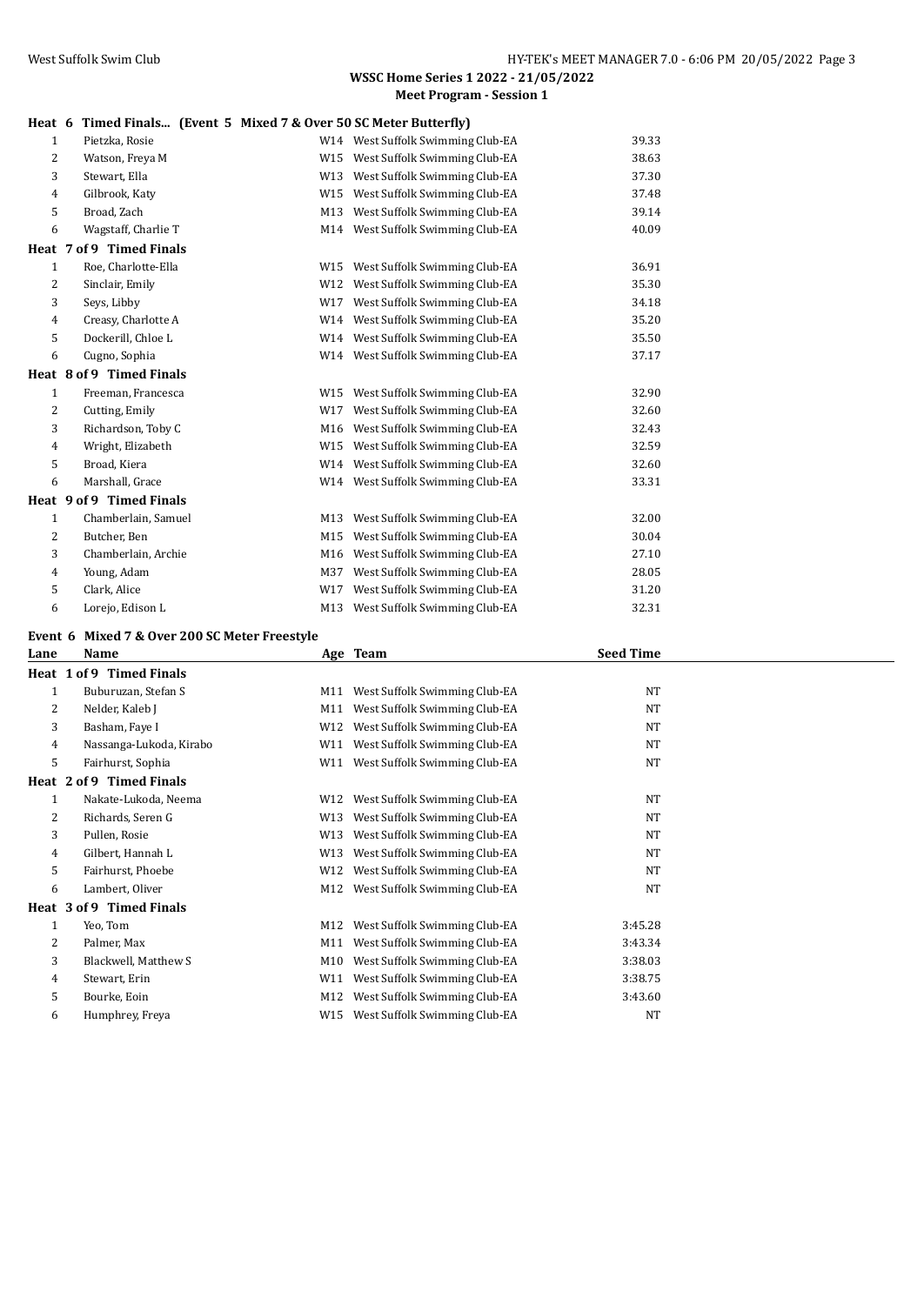|  |  | Heat 4 Timed Finals (Event 6 Mixed 7 & Over 200 SC Meter Freestyle) |
|--|--|---------------------------------------------------------------------|

| 1              | Watson, Theo B           | M12 West Suffolk Swimming Club-EA | 3:33.99 |
|----------------|--------------------------|-----------------------------------|---------|
| 2              | Cole, Freddie J          | M12 West Suffolk Swimming Club-EA | 3:28.09 |
| 3              | Palmer, Louis            | M11 West Suffolk Swimming Club-EA | 3:11.79 |
| $\overline{4}$ | Marshall, Lewis J        | M14 West Suffolk Swimming Club-EA | 3:23.83 |
| 5              | Lupsa, David             | M12 West Suffolk Swimming Club-EA | 3:32.49 |
| 6              | Duffin, Isabella M       | W12 West Suffolk Swimming Club-EA | 3:37.29 |
|                | Heat 5 of 9 Timed Finals |                                   |         |
| $\mathbf{1}$   | Pietzka, Rosie           | W14 West Suffolk Swimming Club-EA | 2:58.29 |
| $\overline{2}$ | Watson, Freya M          | W15 West Suffolk Swimming Club-EA | 2:53.19 |
| 3              | Wagstaff, Charlie T      | M14 West Suffolk Swimming Club-EA | 2:52.74 |
| $\overline{4}$ | Roe, Emelia              | W12 West Suffolk Swimming Club-EA | 2:53.04 |
| 5              | Clement, India           | W10 West Suffolk Swimming Club-EA | 2:53.76 |
| 6              | Allen, Thomas            | M16 West Suffolk Swimming Club-EA | 2:58.72 |
|                | Heat 6 of 9 Timed Finals |                                   |         |
| $\mathbf{1}$   | Everett, George S        | M13 West Suffolk Swimming Club-EA | 2:49.84 |
| $\overline{c}$ | Manton, Eloise           | W15 West Suffolk Swimming Club-EA | 2:48.31 |
| 3              | Brinkley, Gracie         | W15 West Suffolk Swimming Club-EA | 2:44.64 |
| $\overline{4}$ | Cugno, Sophia            | W14 West Suffolk Swimming Club-EA | 2:47.55 |
| 5              | Dockerill, Chloe L       | W14 West Suffolk Swimming Club-EA | 2:49.63 |
| 6              | Moore, Poppy             | W11 West Suffolk Swimming Club-EA | 2:52.00 |
|                | Heat 7 of 9 Timed Finals |                                   |         |
| $\mathbf{1}$   | Stewart, Ella            | W13 West Suffolk Swimming Club-EA | 2:44.19 |
| $\overline{c}$ | Roe, Charlotte-Ella      | W15 West Suffolk Swimming Club-EA | 2:35.75 |
| 3              | Blackwell, Samuel        | M14 West Suffolk Swimming Club-EA | 2:34.65 |
| $\overline{4}$ | Marshall, Grace          | W14 West Suffolk Swimming Club-EA | 2:35.04 |
| 5              | Creasy, Charlotte A      | W14 West Suffolk Swimming Club-EA | 2:43.52 |
| 6              | Sinclair, Emily          | W12 West Suffolk Swimming Club-EA | 2:44.50 |
|                | Heat 8 of 9 Timed Finals |                                   |         |
| $\mathbf{1}$   | Freeman, Francesca       | W15 West Suffolk Swimming Club-EA | 2:32.26 |
| $\overline{c}$ | Perry, Eloise            | W15 West Suffolk Swimming Club-EA | 2:24.81 |
| 3              | Cutting, Emily           | W17 West Suffolk Swimming Club-EA | 2:23.20 |
| $\overline{4}$ | Chamberlain, Samuel      | M13 West Suffolk Swimming Club-EA | 2:24.37 |
| 5              | Gilbrook, Katy           | W15 West Suffolk Swimming Club-EA | 2:31.37 |
| 6              | Mousley-Hastings, Phoebe | W19 West Suffolk Swimming Club-EA | 2:32.68 |
|                | Heat 9 of 9 Timed Finals |                                   |         |
| $\mathbf{1}$   | Broad, Kiera             | W14 West Suffolk Swimming Club-EA | 2:20.04 |
| 2              | McKenny, Aidan           | M15 West Suffolk Swimming Club-EA | 2:16.21 |
| $\sqrt{3}$     | Chamberlain, Archie      | M16 West Suffolk Swimming Club-EA | 2:02.40 |
| $\overline{4}$ | Kimpton, Andrew          | M30 West Suffolk Swimming Club-EA | 2:07.28 |
| 5              | McKenny, Sean            | M17 West Suffolk Swimming Club-EA | 2:16.41 |
| 6              | Wright, Elizabeth        | W15 West Suffolk Swimming Club-EA | 2:20.57 |
|                |                          |                                   |         |

## **Event 7 Mixed 7 & Over 50 SC Meter Breaststroke**

| Lane | <b>Name</b>               |     | Age Team                      | <b>Seed Time</b> |
|------|---------------------------|-----|-------------------------------|------------------|
|      | Heat 1 of 11 Timed Finals |     |                               |                  |
| 2    | Govier, Lexi              | W10 | West Suffolk Swimming Club-EA | NT               |
| 3    | Edwards, Neoma            | W10 | West Suffolk Swimming Club-EA | NT               |
| 4    | Hatzixanthis, Theo        | M10 | West Suffolk Swimming Club-EA | NT               |
|      | Heat 2 of 11 Timed Finals |     |                               |                  |
| 2    | McAnally, Jayden          | M11 | West Suffolk Swimming Club-EA | NT               |
| 3    | Buburuzan, Stefan S       | M11 | West Suffolk Swimming Club-EA | NT               |
| 4    | Nassanga-Lukoda, Kirabo   | W11 | West Suffolk Swimming Club-EA | NT               |
|      | Fairhurst, Sophia         | W11 | West Suffolk Swimming Club-EA | NT               |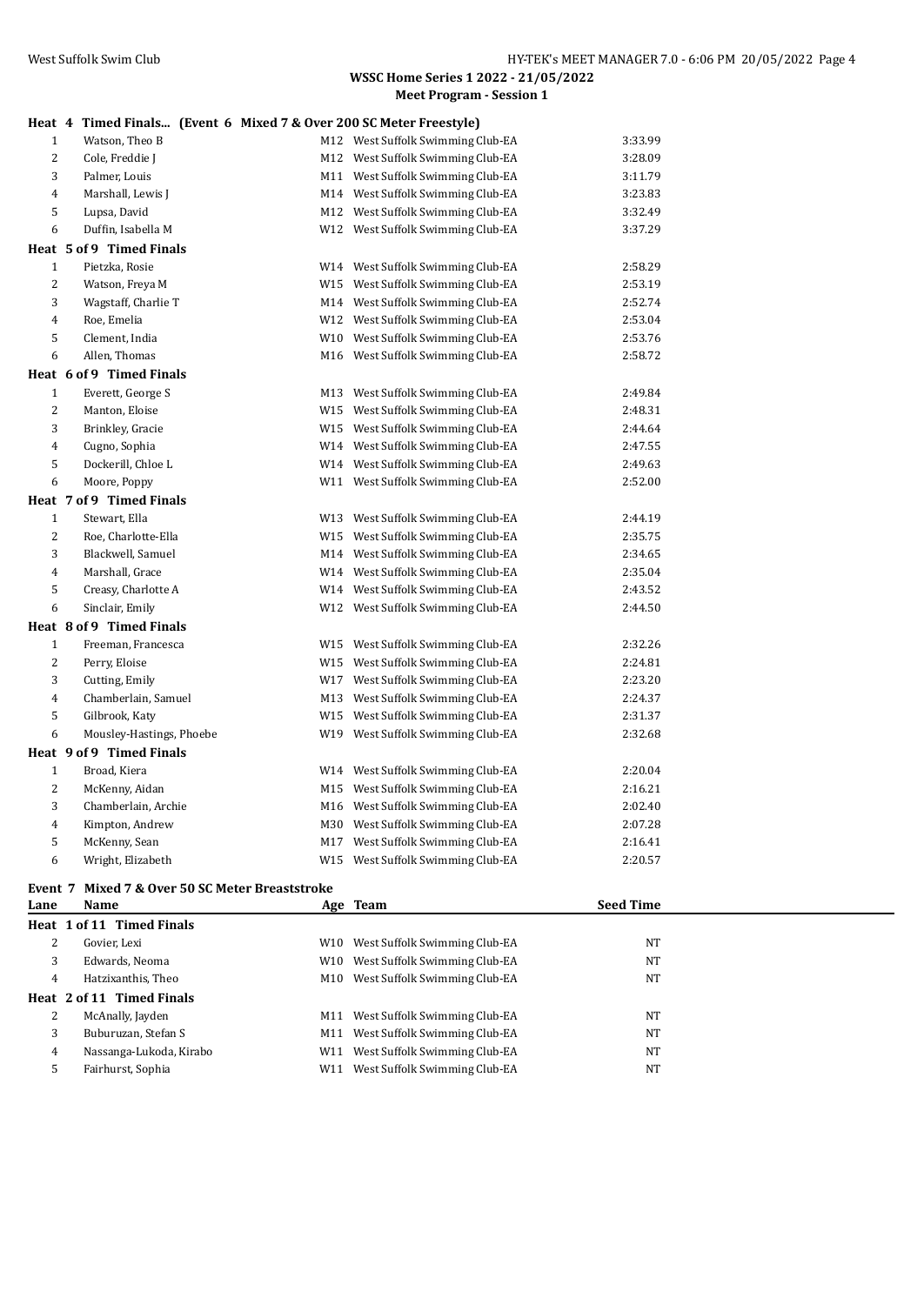|                |                           |     | Heat 3 Timed Finals (Event 7 Mixed 7 & Over 50 SC Meter Breaststroke) |         |
|----------------|---------------------------|-----|-----------------------------------------------------------------------|---------|
| $\mathbf{1}$   | Basham, Faye I            |     | W12 West Suffolk Swimming Club-EA                                     | NT      |
| 2              | Nakate-Lukoda, Neema      |     | W12 West Suffolk Swimming Club-EA                                     | NT      |
| 3              | Nelder, Kaleb J           |     | M11 West Suffolk Swimming Club-EA                                     | 1:11.53 |
| $\overline{4}$ | Gideon, Mia               |     | W12 West Suffolk Swimming Club-EA                                     | NT      |
| 5              | Lambert, Oliver           |     | M12 West Suffolk Swimming Club-EA                                     | NT      |
| 6              | Reed, Freya               |     | W11 West Suffolk Swimming Club-EA                                     | NT      |
|                | Heat 4 of 11 Timed Finals |     |                                                                       |         |
| $\mathbf{1}$   | Watson, Theo B            |     | M12 West Suffolk Swimming Club-EA                                     | 1:03.68 |
| $\overline{2}$ | Richards, Seren G         |     | W13 West Suffolk Swimming Club-EA                                     | 59.18   |
| 3              | Fairhurst, Phoebe         |     | W12 West Suffolk Swimming Club-EA                                     | 58.86   |
| $\overline{4}$ | Lupsa, David              |     | M12 West Suffolk Swimming Club-EA                                     | 58.98   |
| 5              | Blackwell, Matthew S      |     | M10 West Suffolk Swimming Club-EA                                     | 1:00.95 |
| 6              | Everett, James J          |     | M11 West Suffolk Swimming Club-EA                                     | 1:09.68 |
|                | Heat 5 of 11 Timed Finals |     |                                                                       |         |
| $\mathbf{1}$   | Wagstaff, Harry           |     | M9 West Suffolk Swimming Club-EA                                      | 57.09   |
| 2              | Gilbert, Hannah L         |     | W13 West Suffolk Swimming Club-EA                                     | 56.72   |
| 3              | Palmer, Max               |     | M11 West Suffolk Swimming Club-EA                                     | 55.05   |
| $\overline{4}$ | Stewart, Erin             |     | W11 West Suffolk Swimming Club-EA                                     | 56.00   |
| 5              | Howden, Elizabeth         |     | W13 West Suffolk Swimming Club-EA                                     | 56.91   |
| 6              | Duffin, Isabella M        |     | W12 West Suffolk Swimming Club-EA                                     | 58.71   |
|                | Heat 6 of 11 Timed Finals |     |                                                                       |         |
| $\mathbf{1}$   | Young, Tommy              |     | M13 West Suffolk Swimming Club-EA                                     | 52.81   |
| $\overline{c}$ | Perry, Rosie              |     | W11 West Suffolk Swimming Club-EA                                     | 52.00   |
| 3              | Marshall, Lewis J         |     | M14 West Suffolk Swimming Club-EA                                     | 50.30   |
| $\overline{4}$ | Wagstaff, Charlie T       |     | M14 West Suffolk Swimming Club-EA                                     | 51.75   |
| 5              | Broad, Zach               |     | M13 West Suffolk Swimming Club-EA                                     | 52.43   |
| 6              | McDonald, Phoebe          |     | W13 West Suffolk Swimming Club-EA                                     | 54.25   |
|                | Heat 7 of 11 Timed Finals |     |                                                                       |         |
| $\mathbf{1}$   | Clement, India            |     | W10 West Suffolk Swimming Club-EA                                     | 49.73   |
| 2              | Roe, Charlotte-Ella       |     | W15 West Suffolk Swimming Club-EA                                     | 48.52   |
| 3              | Moore, Poppy              |     | W11 West Suffolk Swimming Club-EA                                     | 48.36   |
| 4              | Page, Harry R             |     | M13 West Suffolk Swimming Club-EA                                     | 48.43   |
| 5              | Brinkley, Gracie          |     | W15 West Suffolk Swimming Club-EA                                     | 49.39   |
| 6              | Yeo, Tom                  |     | M12 West Suffolk Swimming Club-EA                                     | 49.88   |
|                | Heat 8 of 11 Timed Finals |     |                                                                       |         |
| $\mathbf{1}$   | Pietzka, Rosie            |     | W14 West Suffolk Swimming Club-EA                                     | 47.10   |
| $\overline{c}$ | Sinclair, Emily           |     | W12 West Suffolk Swimming Club-EA                                     | 46.96   |
| 3              | Grant, Olivia             |     | W14 West Suffolk Swimming Club-EA                                     | 45.99   |
| 4              | Allen, Thomas             |     | M16 West Suffolk Swimming Club-EA                                     | 46.17   |
| 5              | Watson, Freya M           |     | W15 West Suffolk Swimming Club-EA                                     | 47.04   |
| 6              | Roe, Emelia               |     | W12 West Suffolk Swimming Club-EA                                     | 48.28   |
|                | Heat 9 of 11 Timed Finals |     |                                                                       |         |
| $\mathbf{1}$   | Butcher, Ben              | M15 | West Suffolk Swimming Club-EA                                         | 45.53   |
| $\overline{c}$ | Wheeler, Harry            | M15 | West Suffolk Swimming Club-EA                                         | 43.14   |
| 3              | Perry, Eloise             |     | W15 West Suffolk Swimming Club-EA                                     | 42.15   |
| 4              | Gilbrook, Katy            |     | W15 West Suffolk Swimming Club-EA                                     | 42.85   |
| 5              | Dockerill, Chloe L        |     | W14 West Suffolk Swimming Club-EA                                     | 44.46   |
| 6              | Creasy, Charlotte A       |     | W14 West Suffolk Swimming Club-EA                                     | 45.70   |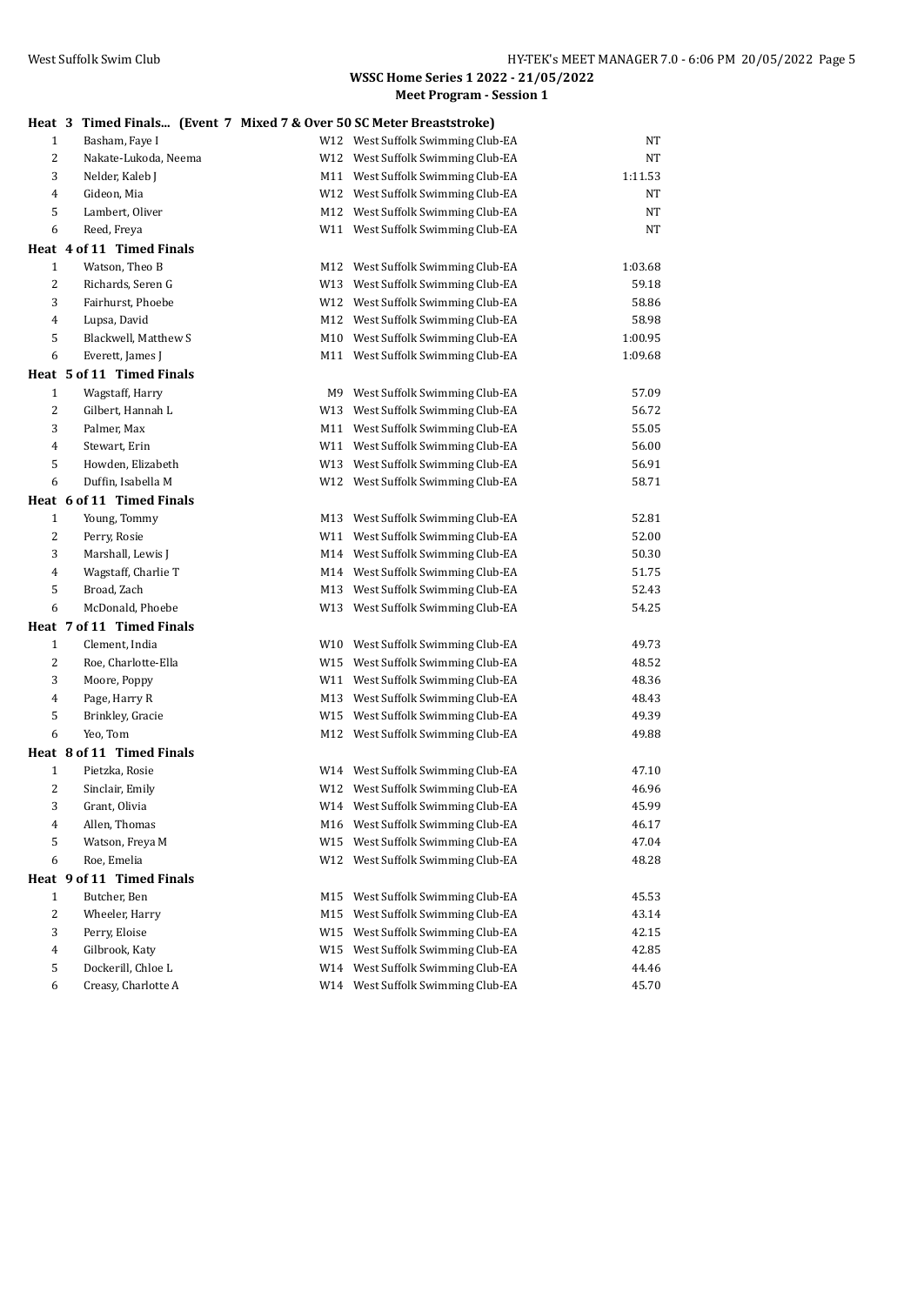**WSSC Home Series 1 2022 - 21/05/2022**

|   |                                                                        |     | <b>Meet Program - Session 1</b>               |       |
|---|------------------------------------------------------------------------|-----|-----------------------------------------------|-------|
|   | Heat 10 Timed Finals (Event 7 Mixed 7 & Over 50 SC Meter Breaststroke) |     |                                               |       |
| 1 | Blackwell, Samuel                                                      |     | M14 West Suffolk Swimming Club-EA             | 41.74 |
| 2 | Manton, Eloise                                                         |     | W15 West Suffolk Swimming Club-EA             | 41.22 |
| 3 | Barker, Megan                                                          | W15 | West Suffolk Swimming Club-EA                 | 39.07 |
| 4 | Lorejo, Edison L                                                       | M13 | West Suffolk Swimming Club-EA                 | 41.08 |
| 5 | Seys, Libby                                                            | W17 | West Suffolk Swimming Club-EA                 | 41.34 |
| 6 | Chamberlain, Samuel                                                    | M13 | West Suffolk Swimming Club-EA                 | 42.10 |
|   | Heat 11 of 11 Timed Finals                                             |     |                                               |       |
| 1 | McKenny, Aidan                                                         | M15 | West Suffolk Swimming Club-EA                 | 37.79 |
| 2 | Clark, Alice                                                           | W17 | West Suffolk Swimming Club-EA                 | 37.10 |
| 3 | Chamberlain, Archie                                                    | M16 | West Suffolk Swimming Club-EA                 | 32.61 |
| 4 | Richardson, Toby C                                                     |     | M <sub>16</sub> West Suffolk Swimming Club-EA | 36.05 |
| 5 | Wright, Elizabeth                                                      |     | W15 West Suffolk Swimming Club-EA             | 37.70 |
| 6 | Broad, Kiera                                                           | W14 | West Suffolk Swimming Club-EA                 | 38.50 |
|   |                                                                        |     |                                               |       |

## **Event 8 Mixed 7 & Over 100 SC Meter Backstroke**

| Lane         | Name                     |     | Age Team                          | <b>Seed Time</b> |  |
|--------------|--------------------------|-----|-----------------------------------|------------------|--|
|              | Heat 1 of 9 Timed Finals |     |                                   |                  |  |
| 2            | Wagstaff, Harry          | M9  | West Suffolk Swimming Club-EA     | <b>NT</b>        |  |
| 3            | Fairhurst, Sophia        | W11 | West Suffolk Swimming Club-EA     | <b>NT</b>        |  |
| 4            | Blackwell, Matthew S     |     | M10 West Suffolk Swimming Club-EA | <b>NT</b>        |  |
|              | Heat 2 of 9 Timed Finals |     |                                   |                  |  |
| 1            | Reed, Freya              | W11 | West Suffolk Swimming Club-EA     | <b>NT</b>        |  |
| 2            | Nassanga-Lukoda, Kirabo  | W11 | West Suffolk Swimming Club-EA     | <b>NT</b>        |  |
| 3            | Lupsa, David             | M12 | West Suffolk Swimming Club-EA     | <b>NT</b>        |  |
| 4            | Buburuzan, Stefan S      | M11 | West Suffolk Swimming Club-EA     | <b>NT</b>        |  |
| 5            | Nelder, Kaleb J          |     | M11 West Suffolk Swimming Club-EA | <b>NT</b>        |  |
|              | Heat 3 of 9 Timed Finals |     |                                   |                  |  |
| 1            | Ellis, Minnie            | W12 | West Suffolk Swimming Club-EA     | <b>NT</b>        |  |
| 2            | Gilbert, Hannah L        | W13 | West Suffolk Swimming Club-EA     | 2:01.34          |  |
| 3            | Howden, Elizabeth        | W13 | West Suffolk Swimming Club-EA     | 1:56.96          |  |
| 4            | Fairhurst, Phoebe        | W12 | West Suffolk Swimming Club-EA     | 1:57.56          |  |
| 5            | Cugno, Sophia            |     | W14 West Suffolk Swimming Club-EA | <b>NT</b>        |  |
| 6            | Nakate-Lukoda, Neema     |     | W12 West Suffolk Swimming Club-EA | <b>NT</b>        |  |
|              | Heat 4 of 9 Timed Finals |     |                                   |                  |  |
| $\mathbf{1}$ | Everett, James J         |     | M11 West Suffolk Swimming Club-EA | 1:52.63          |  |
| 2            | Richards, Seren G        | W13 | West Suffolk Swimming Club-EA     | 1:46.97          |  |
| 3            | Duffin, Isabella M       | W12 | West Suffolk Swimming Club-EA     | 1:37.41          |  |
| 4            | Bourke, Eoin             | M12 | West Suffolk Swimming Club-EA     | 1:40.14          |  |
| 5            | Cole, Freddie J          | M12 | West Suffolk Swimming Club-EA     | 1:48.67          |  |
| 6            | Watson, Theo B           |     | M12 West Suffolk Swimming Club-EA | 1:54.37          |  |
|              | Heat 5 of 9 Timed Finals |     |                                   |                  |  |
| $\mathbf{1}$ | Sinclair, Emily          | W12 | West Suffolk Swimming Club-EA     | 1:34.33          |  |
| 2            | Wagstaff, Charlie T      | M14 | West Suffolk Swimming Club-EA     | 1:32.53          |  |
| 3            | Moore, Poppy             | W11 | West Suffolk Swimming Club-EA     | 1:32.13          |  |
| 4            | Roe, Emelia              | W12 | West Suffolk Swimming Club-EA     | 1:32.39          |  |
| 5            | Allen, Thomas            | M16 | West Suffolk Swimming Club-EA     | 1:33.63          |  |
| 6            | Pietzka, Rosie           |     | W14 West Suffolk Swimming Club-EA | 1:35.74          |  |
|              |                          |     |                                   |                  |  |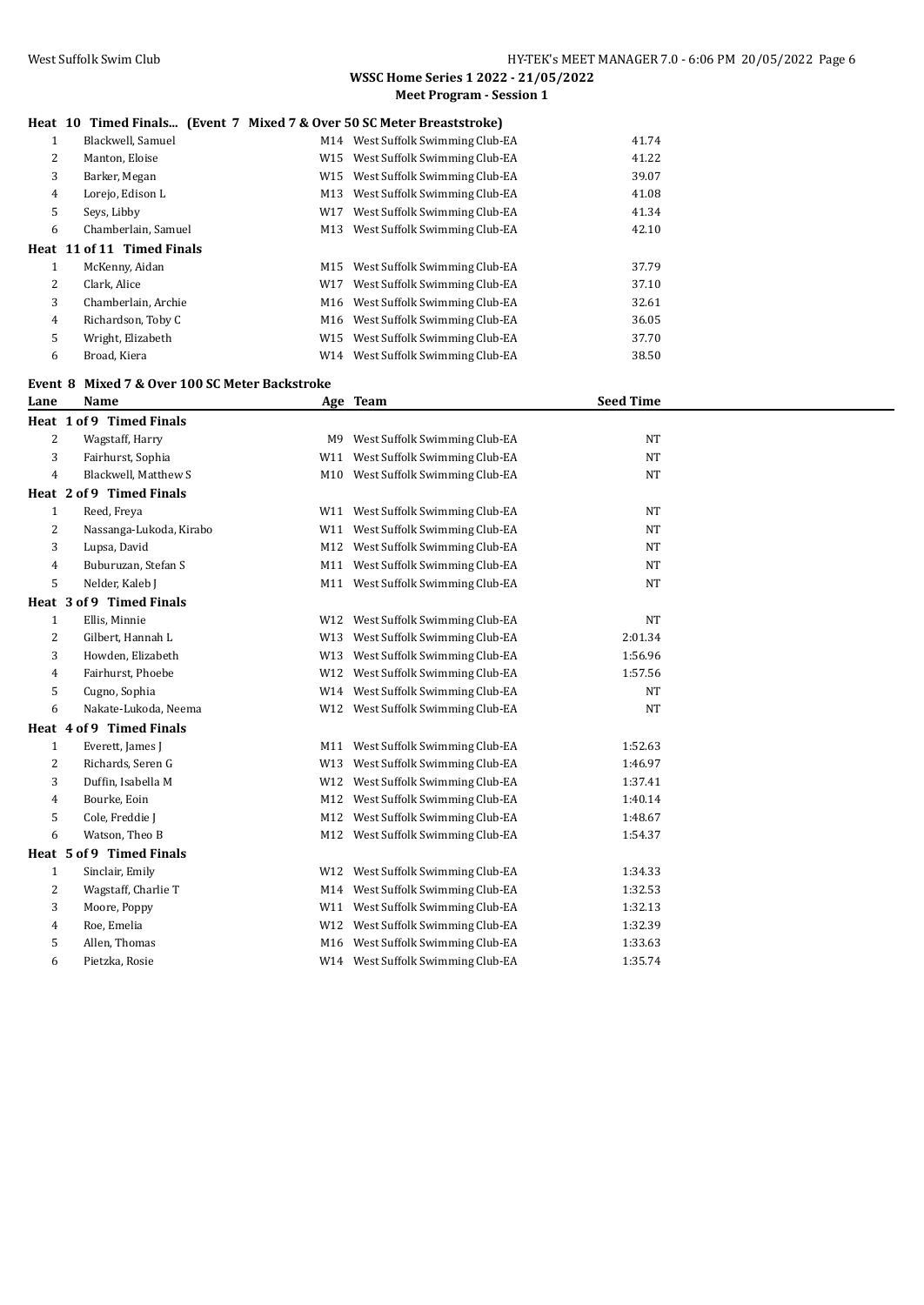#### **Heat 6 Timed Finals... (Event 8 Mixed 7 & Over 100 SC Meter Backstroke)**

| IItal U        | THE PRODUCE THE PRODUCE THE PRODUCE THE PARTICLE IS NOT THE PARTICLE TO DETERMINE |     |                                   |         |
|----------------|-----------------------------------------------------------------------------------|-----|-----------------------------------|---------|
| $\mathbf{1}$   | McDonald, Phoebe                                                                  |     | W13 West Suffolk Swimming Club-EA | 1:30.91 |
| 2              | Humphrey, Freya                                                                   |     | W15 West Suffolk Swimming Club-EA | 1:30.59 |
| 3              | Broad, Zach                                                                       |     | M13 West Suffolk Swimming Club-EA | 1:29.69 |
| $\overline{4}$ | Clement, India                                                                    |     | W10 West Suffolk Swimming Club-EA | 1:30.31 |
| 5              | Marshall, Lewis J                                                                 |     | M14 West Suffolk Swimming Club-EA | 1:30.81 |
| 6              | Watson, Freya M                                                                   |     | W15 West Suffolk Swimming Club-EA | 1:31.47 |
|                | Heat 7 of 9 Timed Finals                                                          |     |                                   |         |
| $\mathbf{1}$   | Young, Tommy                                                                      |     | M13 West Suffolk Swimming Club-EA | 1:28.37 |
| 2              | Everett, George S                                                                 |     | M13 West Suffolk Swimming Club-EA | 1:27.41 |
| 3              | Roe, Charlotte-Ella                                                               |     | W15 West Suffolk Swimming Club-EA | 1:25.31 |
| $\overline{4}$ | Lorejo, Edison L                                                                  |     | M13 West Suffolk Swimming Club-EA | 1:26.72 |
| 5              | Brinkley, Gracie                                                                  |     | W15 West Suffolk Swimming Club-EA | 1:28.17 |
| 6              | Page, Harry R                                                                     |     | M13 West Suffolk Swimming Club-EA | 1:28.84 |
|                | Heat 8 of 9 Timed Finals                                                          |     |                                   |         |
| $\mathbf{1}$   | Broad, Kiera                                                                      |     | W14 West Suffolk Swimming Club-EA | 1:21.11 |
| 2              | Creasy, Charlotte A                                                               |     | W14 West Suffolk Swimming Club-EA | 1:20.24 |
| 3              | Mousley-Hastings, Phoebe                                                          |     | W19 West Suffolk Swimming Club-EA | 1:18.16 |
| $\overline{4}$ | Gilbrook, Katy                                                                    |     | W15 West Suffolk Swimming Club-EA | 1:19.95 |
| 5              | Perry, Eloise                                                                     |     | W15 West Suffolk Swimming Club-EA | 1:20.54 |
| 6              | Wheeler, Harry                                                                    |     | M15 West Suffolk Swimming Club-EA | 1:23.96 |
|                | Heat 9 of 9 Timed Finals                                                          |     |                                   |         |
| $\mathbf{1}$   | Freeman, Francesca                                                                |     | W15 West Suffolk Swimming Club-EA | 1:13.77 |
| 2              | Cutting, Emily                                                                    | W17 | West Suffolk Swimming Club-EA     | 1:08.65 |
| 3              | Chamberlain, Archie                                                               |     | M16 West Suffolk Swimming Club-EA | 1:03.23 |
| $\overline{4}$ | McKenny, Sean                                                                     |     | M17 West Suffolk Swimming Club-EA | 1:06.03 |
| 5              | Barker, Megan                                                                     |     | W15 West Suffolk Swimming Club-EA | 1:12.50 |
| 6              | Chamberlain, Samuel                                                               |     | M13 West Suffolk Swimming Club-EA | 1:18.08 |
|                |                                                                                   |     |                                   |         |

## **Event 9 Mixed 7 & Over 200 SC Meter IM**

| Lane | Name                     |     | Age Team                          | <b>Seed Time</b> |  |
|------|--------------------------|-----|-----------------------------------|------------------|--|
|      | Heat 1 of 6 Timed Finals |     |                                   |                  |  |
| 2    | Gilbert, Hannah L        | W13 | West Suffolk Swimming Club-EA     | <b>NT</b>        |  |
| 3    | Watson, Theo B           | M12 | West Suffolk Swimming Club-EA     | 4:17.04          |  |
| 4    | Pietzka, Rosie           |     | W14 West Suffolk Swimming Club-EA | <b>NT</b>        |  |
| 5    | Reed, Freya              | W11 | West Suffolk Swimming Club-EA     | <b>NT</b>        |  |
| Heat | 2 of 6 Timed Finals      |     |                                   |                  |  |
| 1    | Fairhurst, Phoebe        | W12 | West Suffolk Swimming Club-EA     | 4:06.37          |  |
| 2    | Stewart, Erin            | W11 | West Suffolk Swimming Club-EA     | 3:45.85          |  |
| 3    | Wagstaff, Charlie T      | M14 | West Suffolk Swimming Club-EA     | 3:25.05          |  |
| 4    | Moore, Poppy             | W11 | West Suffolk Swimming Club-EA     | 3:26.72          |  |
| 5    | Palmer, Louis            | M11 | West Suffolk Swimming Club-EA     | 3:52.29          |  |
| 6    | Duffin, Isabella M       | W12 | West Suffolk Swimming Club-EA     | 4:12.69          |  |
|      | Heat 3 of 6 Timed Finals |     |                                   |                  |  |
| 1    | Clement, India           | W10 | West Suffolk Swimming Club-EA     | 3:14.88          |  |
| 2    | Blackwell, Samuel        | M14 | West Suffolk Swimming Club-EA     | 3:11.69          |  |
| 3    | Manton, Eloise           | W15 | West Suffolk Swimming Club-EA     | 3:08.19          |  |
| 4    | Dockerill, Chloe L       | W14 | West Suffolk Swimming Club-EA     | 3:11.56          |  |
| 5    | Watson, Freya M          | W15 | West Suffolk Swimming Club-EA     | 3:14.45          |  |
| 6    | Roe, Emelia              | W12 | West Suffolk Swimming Club-EA     | 3:17.42          |  |